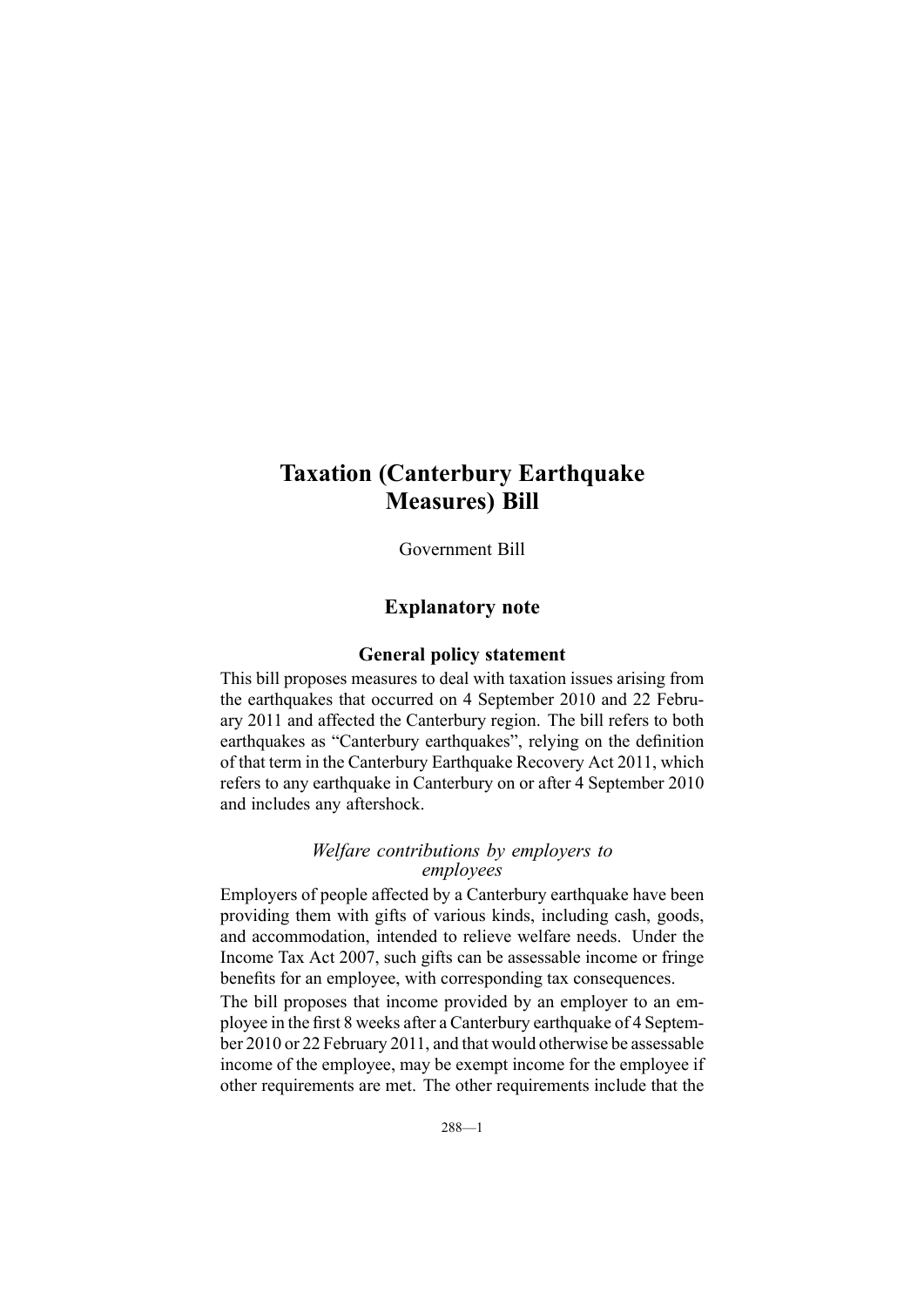| <b>Taxation (Canterbury Earthquake)</b> |                  |
|-----------------------------------------|------------------|
| <b>Measures</b> ) Bill                  | Explanatory note |

income not replace pay and that similar income is available to other employees. A limit of \$3,200, equivalent to \$400 per week, applies to income that would otherwise be assessable income and does not consist of accommodation.

2

In addition, benefits provided in the 8-week period that would otherwise be fringe benefits under the Income Tax Act 2007 are excluded from being so. The exclusion is subject to <sup>a</sup> limit for benefits for which the employer can estimate the value for the individual employee as the recipient. The value of those benefits is limited to the amount by which \$3,200 exceeds the amount of exemp<sup>t</sup> income received by the employee from the employer for the same period.

#### *Effect of contributions on family scheme income*

People affected by <sup>a</sup> Canterbury earthquake have been receiving contributions intended to help them meet everyday living expenses. Under the Income Tax Act 2007, such contributions are included in the recipient's family scheme income. The amount of family scheme income affects the recipient's entitlements to various benefits, including Working for Families tax credits. The bill proposes 2 amendments. One authorises the Commissioner to make <sup>a</sup> determination declaring an event such as an earthquake to be an emergency event for the purposes of the provision relating to family scheme income and specifying <sup>a</sup> period of up to 12 months from the date of the event. The other amendment excludes from <sup>a</sup> person's family scheme income any amounts that are intended to relieve the adverse effects on the person of the emergency event and are received within the specified period.

#### *Redundancy paymen<sup>t</sup> tax credit*

Measures in the Taxation (Budget Measures) Act 2010 and the Taxation (GST and Remedial Matters) Act 2010 removed the availability of tax credits for people receiving redundancy payments on or after 1 April 2011. The bill proposes to further delay the removal. As <sup>a</sup> consequence, tax credits will be available to people made redundant as <sup>a</sup> result of Canterbury earthquakes. The availability of the tax credits is extended until 1 October 2011. The repeal of the legislation providing for the tax credits is delayed until 1 April 2013. The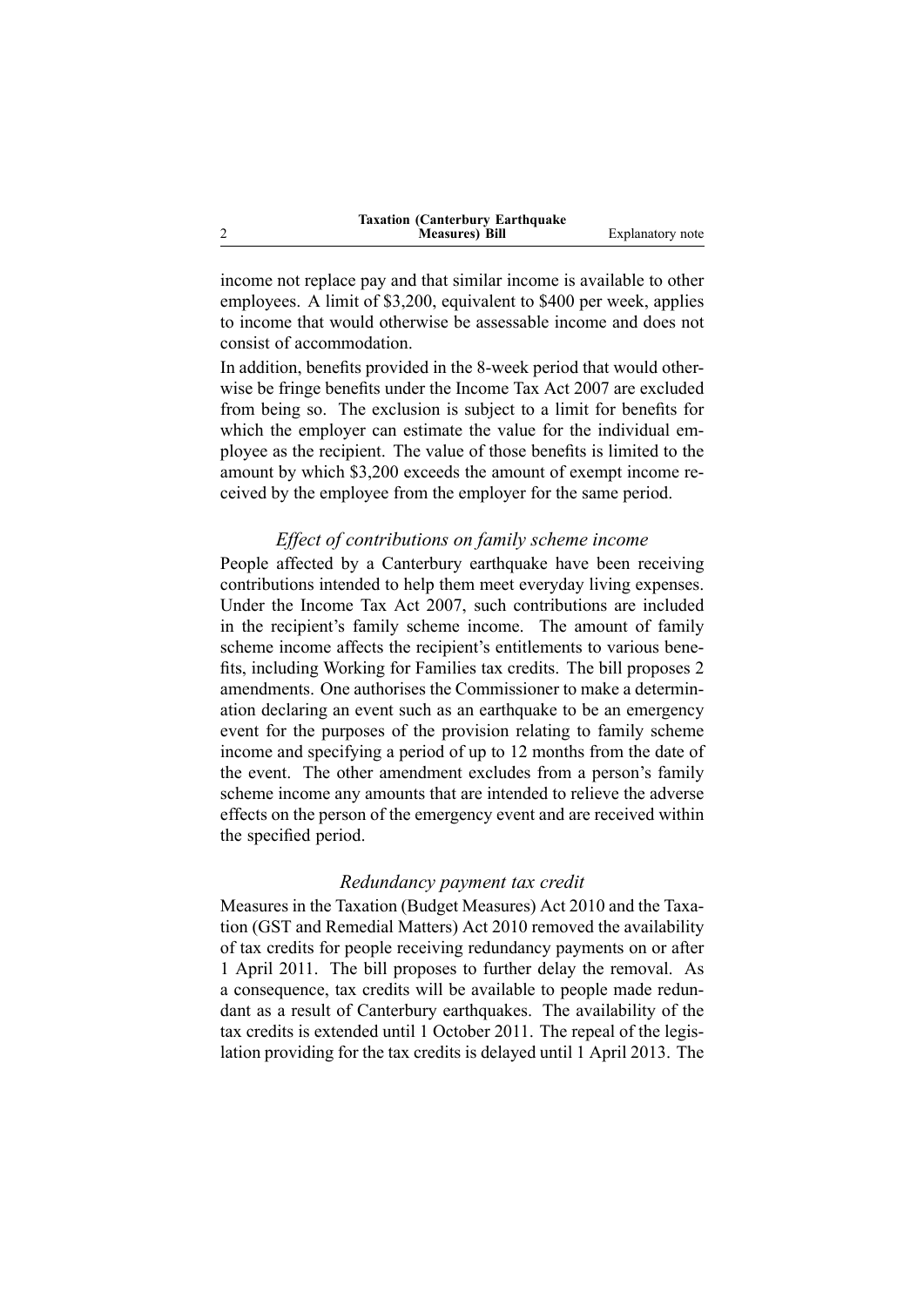superseded provisions in the Taxation (Budget Measures) Act 2010 are repealed.

#### *Donated trading stock*

Businesses have been contributing trading stock to be used in helping people affected by <sup>a</sup> Canterbury earthquake. Under the Income Tax Act 2007, <sup>a</sup> person disposing of trading stock for consideration less than the market value of the trading stock is treated as having disposed of the trading stock for market value. The bill proposes an amendment under which that treatment is not applied if the disposal is not to an associated person and is for the purpose of alleviating the effects of <sup>a</sup> Canterbury earthquake. An exemption under the Estate and Gift Duties Act 1968 is also proposed for such gifts.

# **Regulatory impact statements**

The Inland Revenue Department produced 2 regulatory impact statements on 17 March 2011 to help inform the main policy decisions taken by the Government relating to the contents of this Bill.

A copy of the regulatory impact statements can be found at—

- • [http://taxpolicy.ird.govt.nz/publications/2011-ris-cem](http://taxpolicy.ird.govt.nz/publications/2011-ris-cem-bill/overview)[bill/overview](http://taxpolicy.ird.govt.nz/publications/2011-ris-cem-bill/overview)
- • [http://www.treasury.govt.nz/publications/informationre](http://www.treasury.govt.nz/publications/informationreleases/ris)[leases/ris](http://www.treasury.govt.nz/publications/informationreleases/ris)

#### **Clause by clause analysis**

*Clause 1* gives the title of the Act.

*Clause 2* gives the dates on which the clauses come into effect.

# **Part 1**

# **Amendments to Income Tax Act 2007**

*Clause 3* provides that the clauses in *Part 1* amend the *Income Tax Act 2007*.

*Clause 4* inserts *new sections CZ 23 and CZ 24*. Under*section CZ 23*, income of an employee from <sup>a</sup> benefit provided by an employer is exemp<sup>t</sup> income if the income is provided for relief from the adverse effects of <sup>a</sup> Canterbury earthquake of 4 September 2010 or 22 February 2011. If the employee is associated with the employer, the income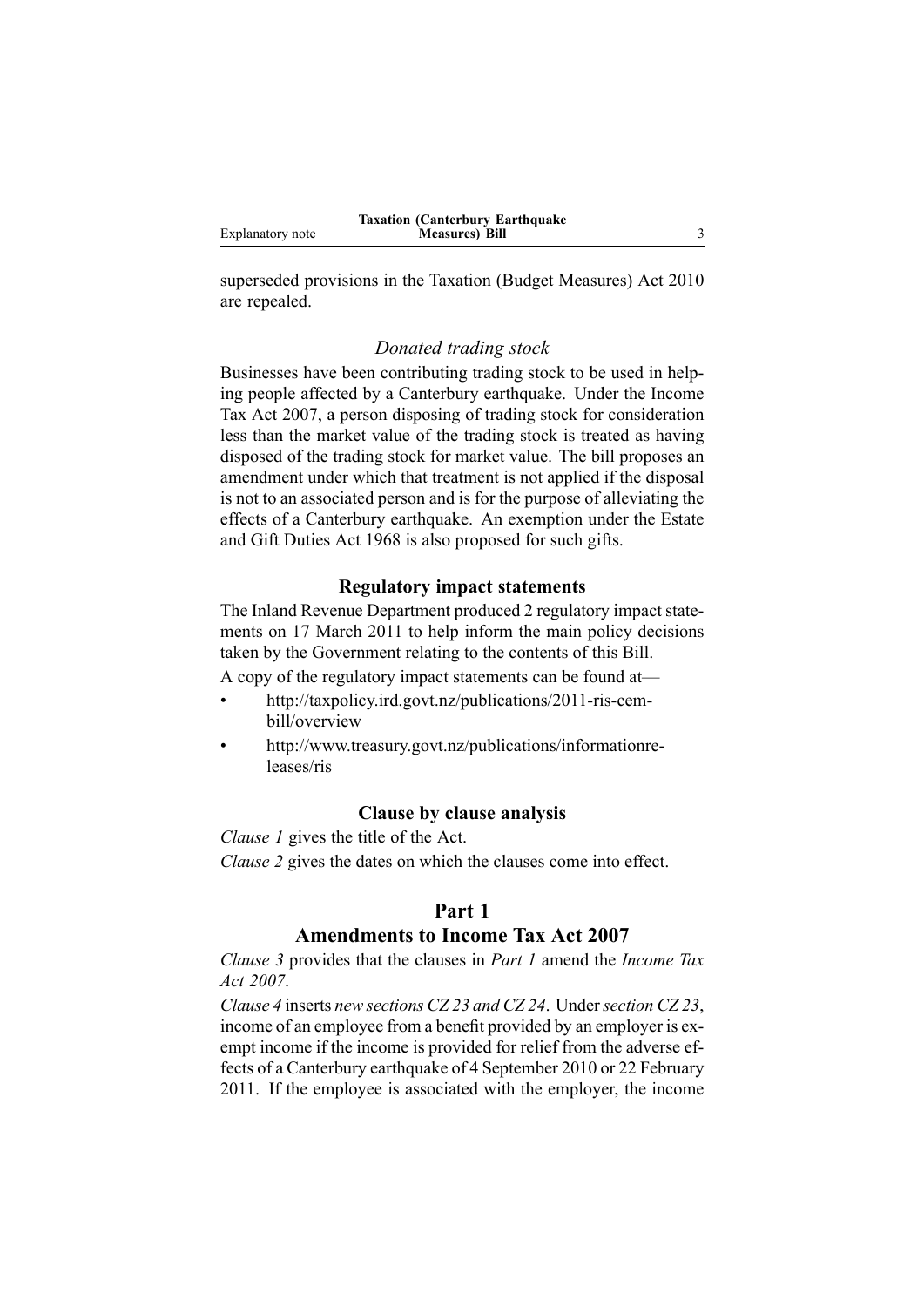| <b>Taxation (Canterbury Earthquake)</b> |                  |
|-----------------------------------------|------------------|
| <b>Measures</b> ) Bill                  | Explanatory note |

must also be available to <sup>a</sup> full-time employee not associated with the employer. The income must be derived in the 8 weeks following the relevant Canterbury earthquake. The exemption is limited to \$3,200 for income that is not accommodation. Under *section CZ 24*, <sup>a</sup> benefit provided to an employee by an employer for the relief from the adverse effects of <sup>a</sup> Canterbury earthquake of 4 September 2010 or 22 February 2011 is not <sup>a</sup> fringe benefit if the requirements relating to the availability of the benefit are met. Benefits with <sup>a</sup> value to the employee that the employer can estimate under the fringe benefit rules are affected only to the extent that they do not exceed \$3,200 when combined with the amount of exemp<sup>t</sup> income under *section CZ 23* derived from the employer for the same period. The amendment comes into force on *4 September 2010*.

*Clause 5* inserts new *section GZ 3*, which provides that *section GC 1* does not apply to <sup>a</sup> disposal by <sup>a</sup> person of trading stock at less than market value if the disposal is not to an associated person and is for the purpose of alleviating the effects of <sup>a</sup> Canterbury earthquake. The disposal must be made in the period from 4 September 2010 to 31 March 2012. The amendment comesinto force on *4 September 2010*. *Clause 6* repeals *section MA 1(c)*, coming into force on *1 April 2013*, when tax credits for redundancy payments are abolished.

*Clause 7* amends *section MB 13*, which affects the amount of <sup>a</sup> person's *family scheme income*. The amendments exclude from <sup>a</sup> person's family scheme income any amounts that are intended to relieve the adverse effects of an event declared to be an emergency event by the Commissioner in <sup>a</sup> determination under proposed *section 91AAS* of the Tax Administration Act 1994. The amendment comes into force on *1 April 2011*.

*Clause 8* amends*section ML 1* as par<sup>t</sup> of the extension until *1 October 2011* of the availability of tax credits for redundancy payments. The amendment comes into force on *1 April 2011*.

*Clause 9* amends*section ML 2* as par<sup>t</sup> of the extension until *1 October 2011* of the availability of tax credits for redundancy payments. The amendment comes into force on *1 April 2011*.

*Clause 10* repeals *subpart ML*, coming into force on *1 April 2013*, when tax credits for redundancy payments are abolished.

*Clause 11* amends *section YA 1*. *Subclause (2)* amends the definition of *PAYE income payment*, coming into force on *4 September 2010*,

4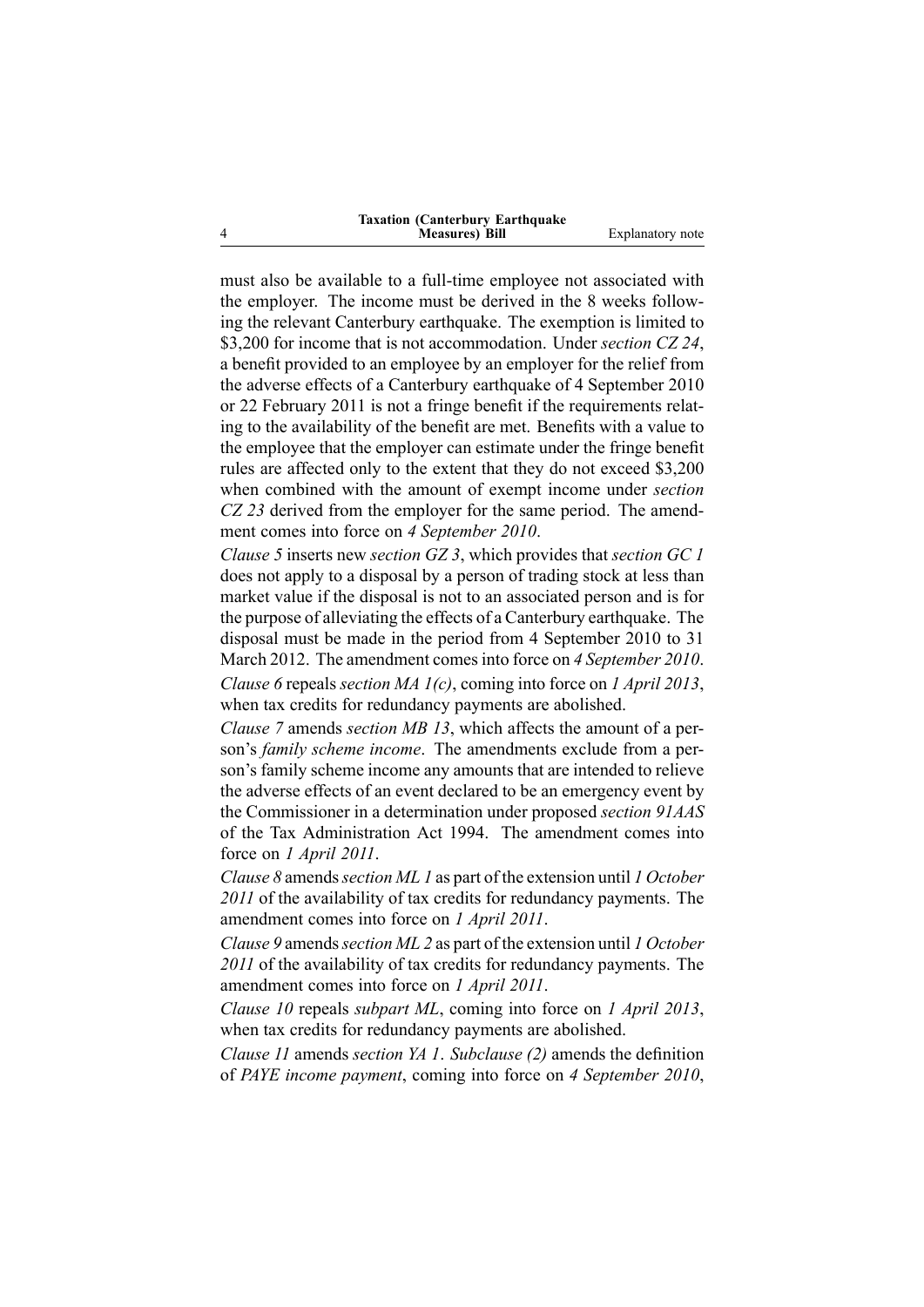|                  | <b>Taxation (Canterbury Earthquake)</b> |  |
|------------------|-----------------------------------------|--|
| Explanatory note | <b>Measures</b> ) Bill                  |  |

so that it is generally applicable. *Subclause (3)* repeals the definition of *redundancy payment*, coming into force on *1 April 2013*, as par<sup>t</sup> of the abolition of tax credits for redundancy payments.

# **Part 2**

# **Amendments to other Acts**

*Tax Administration Act 1994*

*Clause 12* inserts *new section 91AAS* of the *Tax Administration Act 1994*, which gives the Commissioner power to issue <sup>a</sup> determination declaring an event to be an *emergency event* for the purposes of *section MB 13(2)(r)* of the *Income Tax Act 2007*. The amendment comes into force on *1 April 2011*.

#### *Estate and Gift Duties Act 1968*

*Clause 13* inserts *new section 73B* of the *Estate and Gift Duties Act 1968*, which gives an exemption from gift duty for <sup>a</sup> gift of trading stock with the purpose of relieving the adverse effects of <sup>a</sup> Canterbury earthquake. The amendment comes into force on *4 September 2010*.

#### *Taxation (Budget Measures) Act 2010*

*Clause 14* repeals *section 95* of the *Taxation (Budget Measures) Act 2010* as par<sup>t</sup> of the extension until *1 October 2011* of the availability of tax credits for redundancy payments.

*Clause 15* repeals *section 96(6)* of the *Taxation (Budget Measures) Act 2010* as par<sup>t</sup> of the extension until *1 October 2011* of the availability of tax credits for redundancy payments.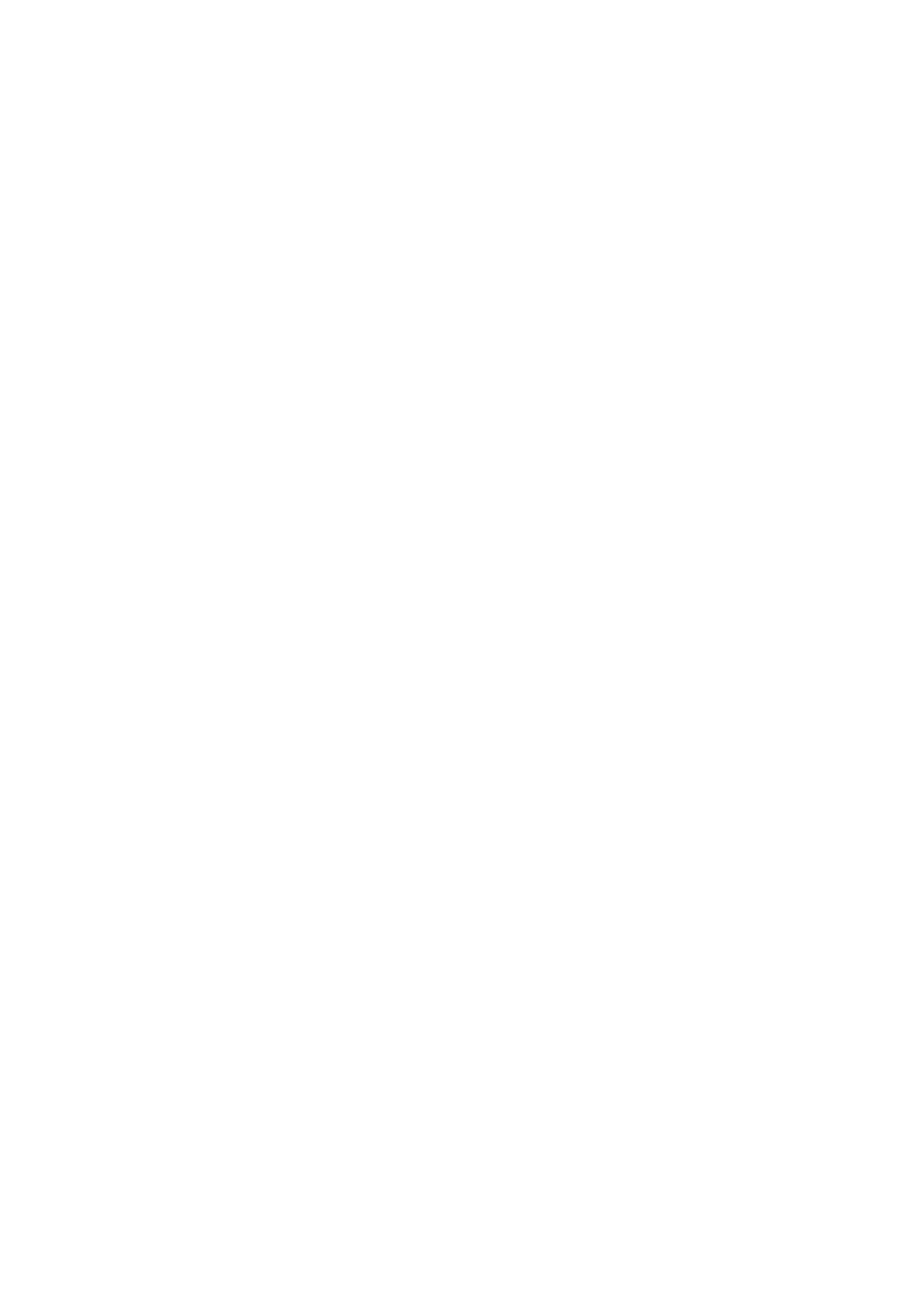# *Hon Peter Dunne*

# **Taxation (Canterbury Earthquake Measures) Bill**

### Government Bill

# **Contents**

|    |                                                                            | Page |
|----|----------------------------------------------------------------------------|------|
| 1  | Title                                                                      |      |
| 2  | Commencement                                                               | 2    |
|    | Part 1                                                                     |      |
|    | <b>Amendments to Income Tax Act 2007</b>                                   |      |
| 3  | Income Tax Act 2007                                                        |      |
| 4  | New sections CZ 23 and CZ 24                                               | 2    |
|    | CZ 23 Employee benefits for Canterbury earthquake                          | 3    |
|    | relief: exempt income                                                      |      |
|    | CZ 24 Employee benefits for Canterbury earthquake                          | 3    |
|    | relief: not fringe benefits                                                |      |
| 5  | New section GZ 3                                                           | 4    |
|    | Donations of trading stock for relief of Canterbury<br>GZ 3<br>earthquakes | 5    |
| 6  | What this part does                                                        | 5    |
|    | Family scheme income from other payments                                   | 5    |
| 8  | What this subpart does                                                     | 5    |
| 9  | Tax credit for redundancy payments                                         | 5    |
| 10 | Subpart ML repealed                                                        | 5    |
| 11 | Definitions                                                                | 6    |
|    | Part 2                                                                     |      |

# **[Amendments](#page-11-0) to other Acts**

|    | Tax Administration Act 1994   |  |
|----|-------------------------------|--|
| 12 | New heading and section 91AAS |  |

288—1 1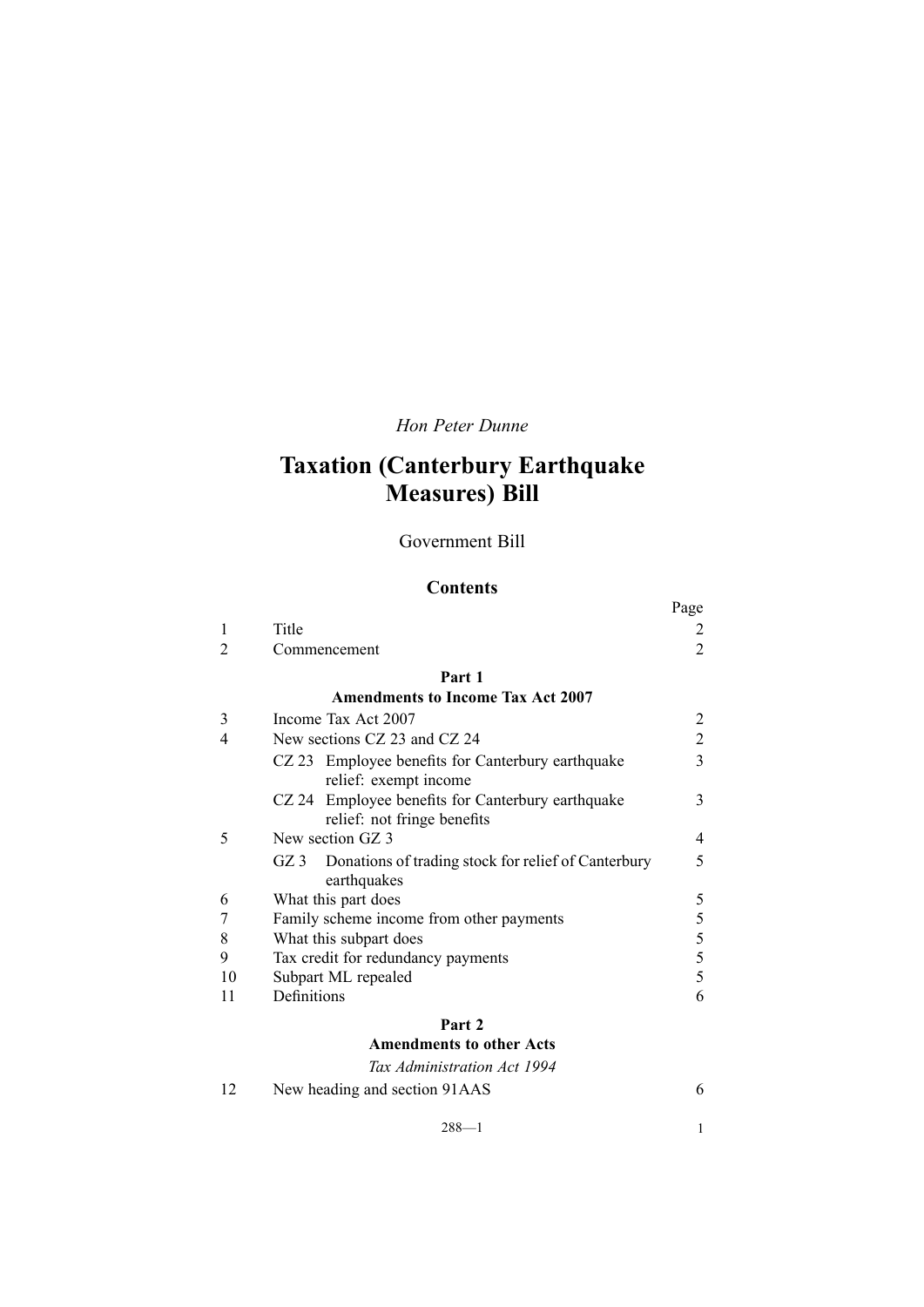<span id="page-7-0"></span>

| cl <sub>1</sub> | $1 - 1$<br><b>Measures</b> ) Bill                                            |   |
|-----------------|------------------------------------------------------------------------------|---|
|                 | Determinations relating to family scheme<br>income                           |   |
|                 | 91AAS Declaration of emergency event for purposes of<br>family scheme income | 6 |
|                 | <b>Estate and Gift Duties Act 1968</b>                                       |   |
| 13              | New section 73B                                                              | 7 |
|                 | Exemption for certain gifts of trading stock<br>73B                          | 7 |
|                 | Taxation (Budget Measures) Act 2010                                          |   |
| 14              | Section 95 repealed                                                          | 7 |
| 15              | Definitions                                                                  |   |

**Taxation (Canterbury Earthquake**

### **The Parliament of New Zealand enacts as follows:**

**1 Title** This Act is the Taxation (Canterbury Earthquake Measures) Act 2011.

#### **2 Commencement**

- (1) This Act comes into force on the day on which it receives the 5 Royal assent, excep<sup>t</sup> as provided in this section.
- (2) Sections 4, 5, 11(2), and <sup>13</sup> are treated as coming into force on 4 September 2010.
- (3) Sections 7, 8, 9, and <sup>12</sup> are treated as coming into force on 1 April 2011. 10
- (4) Sections 6, 10, and 11(3) come into force on 1 April 2013.

# **Part 1**

#### **Amendments to Income Tax Act 2007**

| Income Tax Act 2007                       |  |
|-------------------------------------------|--|
| This Part amends the Income Tax Act 2007. |  |

**4 New sections CZ 23 and CZ 24** After section CZ 22, the following is inserted: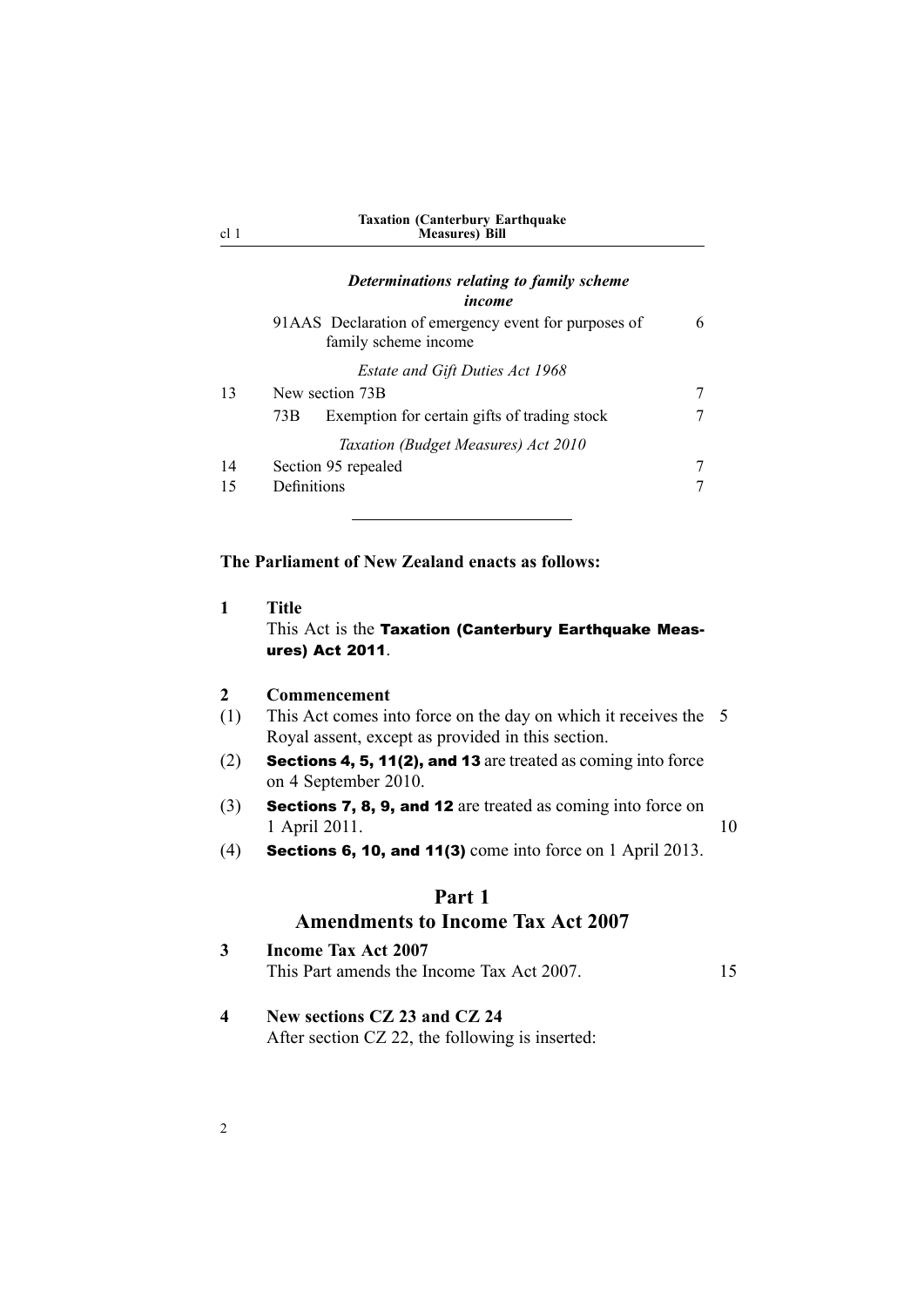# <span id="page-8-0"></span>"**CZ23 Employee benefits for Canterbury earthquake relief: exempt income**

"*Exempt income*

- "(1) Income derived by an employee from an employer is exemp<sup>t</sup> income to the extent given by **subsection (2)** if the income—  $5$ 
	- "(a) would be assessable income in the absence of this section; and
	- "(b) is provided by the employer for the purpose of relief of employees from the adverse effects of <sup>a</sup> Canterbury earthquake, as defined in section 4 of the Canterbury 10 Earthquake Recovery Act 2011, of 4 September 2010 or 22 February 2011; and
	- "(c) is derived in the period of 8 weeks beginning on the day of that Canterbury earthquake; and
	- "(d) does not replace <sup>a</sup> PAYE income payment; and 15
	- "(e) does not depend on the seniority of the employee; and
	- "(f) is available to another employee, who is not an associated person of the employer and is or was immediately before <sup>a</sup> Canterbury earthquake in full-time employment with the employer, if the employee is an as- 20 sociated person of the employer; and
	- "(g) is treated by the employer as being exemp<sup>t</sup> income for the employee.

"*Extent of exemption*

- "(2) Income satisfying **subsection (1)** is exempt income to the  $25$ extent that the income is—
	- "(a) accommodation as defined in section  $CE 1(2)$  (Amounts derived in connection with employment):
	- "(b) less than or equal to \$3,200 in total, if the income is in a form other than accommodation. 30

"Defined in this Act: assessable income, employee, employer, exemp<sup>t</sup> income, fringe benefit, income

# "**CZ24 Employee benefits for Canterbury earthquake relief: not fringe benefits**

"*When this section applies* 35

"(1) This section applies when an employee receives from an employer <sup>a</sup> benefit that—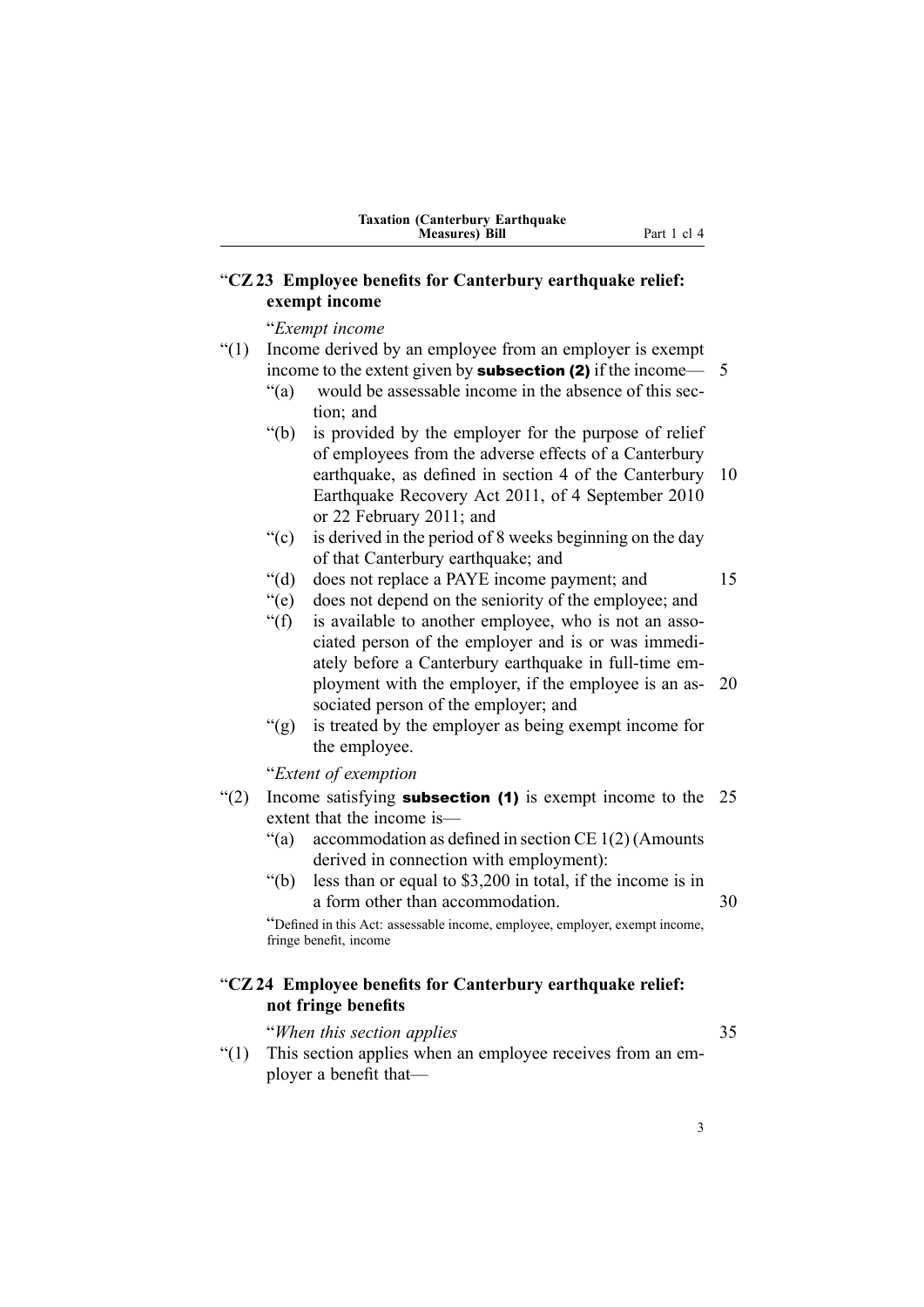<span id="page-9-0"></span>

| Part 1 cl 5 |                                                                                                                                                                                                                                                                                                                                                                              | <b>Taxation (Canterbury Earthquake</b><br><b>Measures</b> ) Bill                                                                                                                                                                                                           |    |
|-------------|------------------------------------------------------------------------------------------------------------------------------------------------------------------------------------------------------------------------------------------------------------------------------------------------------------------------------------------------------------------------------|----------------------------------------------------------------------------------------------------------------------------------------------------------------------------------------------------------------------------------------------------------------------------|----|
|             | ``(a)                                                                                                                                                                                                                                                                                                                                                                        | would be a fringe benefit in the absence of this section;<br>and                                                                                                                                                                                                           |    |
|             | $\degree$ (b)                                                                                                                                                                                                                                                                                                                                                                | is for the purpose of the relief of employees from the<br>adverse effects of a Canterbury earthquake, as defined<br>in section 4 of the Canterbury Earthquake Recovery<br>Act 2011, of 4 September 2010 or 22 February 2011;<br>and                                        | 5  |
|             | ``(c)                                                                                                                                                                                                                                                                                                                                                                        | is received in the period of 8 weeks beginning on the<br>day of that Canterbury earthquake; and                                                                                                                                                                            |    |
|             | " $(d)$ "<br>" $(e)$<br>" $(f)$ "                                                                                                                                                                                                                                                                                                                                            | does not replace a PAYE income payment; and<br>does not depend on the seniority of the employee; and<br>is available to another employee, who is not an asso-                                                                                                              | 10 |
|             | " $(g)$                                                                                                                                                                                                                                                                                                                                                                      | ciated person of the employer and is or was immedi-<br>ately before a Canterbury earthquake in full-time em-<br>ployment with the employer, if the employee is an as-<br>sociated person of the employer; and<br>is treated by the employer as not being a fringe benefit. | 15 |
|             |                                                                                                                                                                                                                                                                                                                                                                              | "Benefits with known value for employee                                                                                                                                                                                                                                    |    |
| (2)         | Benefits satisfying subsection (1) that would, in the absence<br>of this section, be fringe benefits having a value for the em-<br>ployee that the employer could estimate, are not fringe bene-<br>fits to the extent that their total value as fringe benefits for the<br>period would be less than or equal to the amount by which<br>\$3,200 exceeds the income that is— |                                                                                                                                                                                                                                                                            | 20 |
|             | " $(a)$<br>" $(b)$                                                                                                                                                                                                                                                                                                                                                           | exempt income under section $CZ$ 23(2)(b); and<br>derived by the employee from the employer in the same<br>period.                                                                                                                                                         | 25 |
|             |                                                                                                                                                                                                                                                                                                                                                                              | "Benefits with unknown value for employee                                                                                                                                                                                                                                  |    |
| " $(3)$     | benefits.                                                                                                                                                                                                                                                                                                                                                                    | Benefits satisfying <b>subsection (1)</b> that would, in the absence<br>of this section, be fringe benefits having a value for the em-<br>ployee that the employer could not estimate, are not fringe                                                                      | 30 |
|             |                                                                                                                                                                                                                                                                                                                                                                              | "Defined in this Act: associated person, employee, employer, exempt income,<br>fringe benefit, income, PAYE income payment".                                                                                                                                               |    |
| 5           |                                                                                                                                                                                                                                                                                                                                                                              | <b>New section GZ 3</b><br>After section GZ 2, the following is inserted:                                                                                                                                                                                                  | 35 |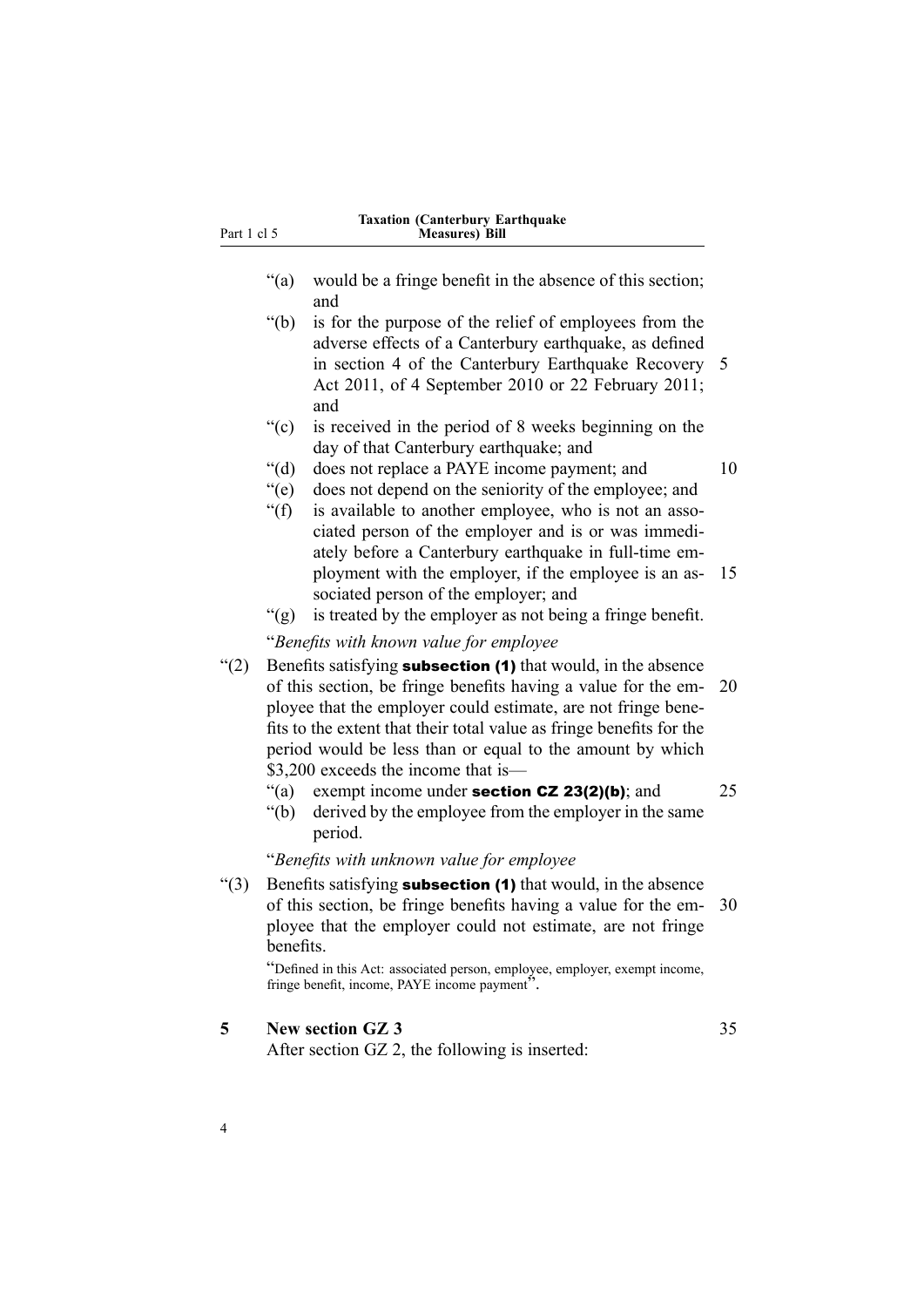# <span id="page-10-0"></span>"**GZ3 Donations of trading stock for relief of Canterbury earthquakes**

Section GC 1 (Disposals of trading stock at below market value) does not apply to the disposal of trading stock by <sup>a</sup> person to a person who is not an associated person— 5

- "(a) for the purpose of relief from the adverse effects of <sup>a</sup> Canterbury earthquake, as defined in section 4 of the Canterbury Earthquake Recovery Act 2011; and
- "(b) in the period beginning on 4 September 2010 and ending on 31 March 2012. 10

"Defined in this Act: associated person, trading stock".

#### **6 What this part does**

Section MA 1(c) is repealed.

#### **7 Family scheme income from other payments**

In section MB  $13(2)(q)$ , "another section." is replaced by "an- 15 other section:" and the following is added:

- "(r) <sup>a</sup> payment—
	- "(i) to relieve the adverse effects of an event declared to be an emergency event by the Commissioner in a determination under **section 91AAS** of the  $20$ Tax Administration Act 1994; and
	- "(ii) in the period set by the Commissioner in the determination as relating to the event."

#### **8 What this subpart does**

In section ML 1(1), "1 October 2010" is replaced by "1 Octo- 25 ber 2011".

# **9 Tax credit for redundancy payments**

In section ML 2(1), "1 April 2011" is replaced by "1 October 2011" in each place where it appears.

**10 Subpart ML repealed** 30

Subpart ML is repealed.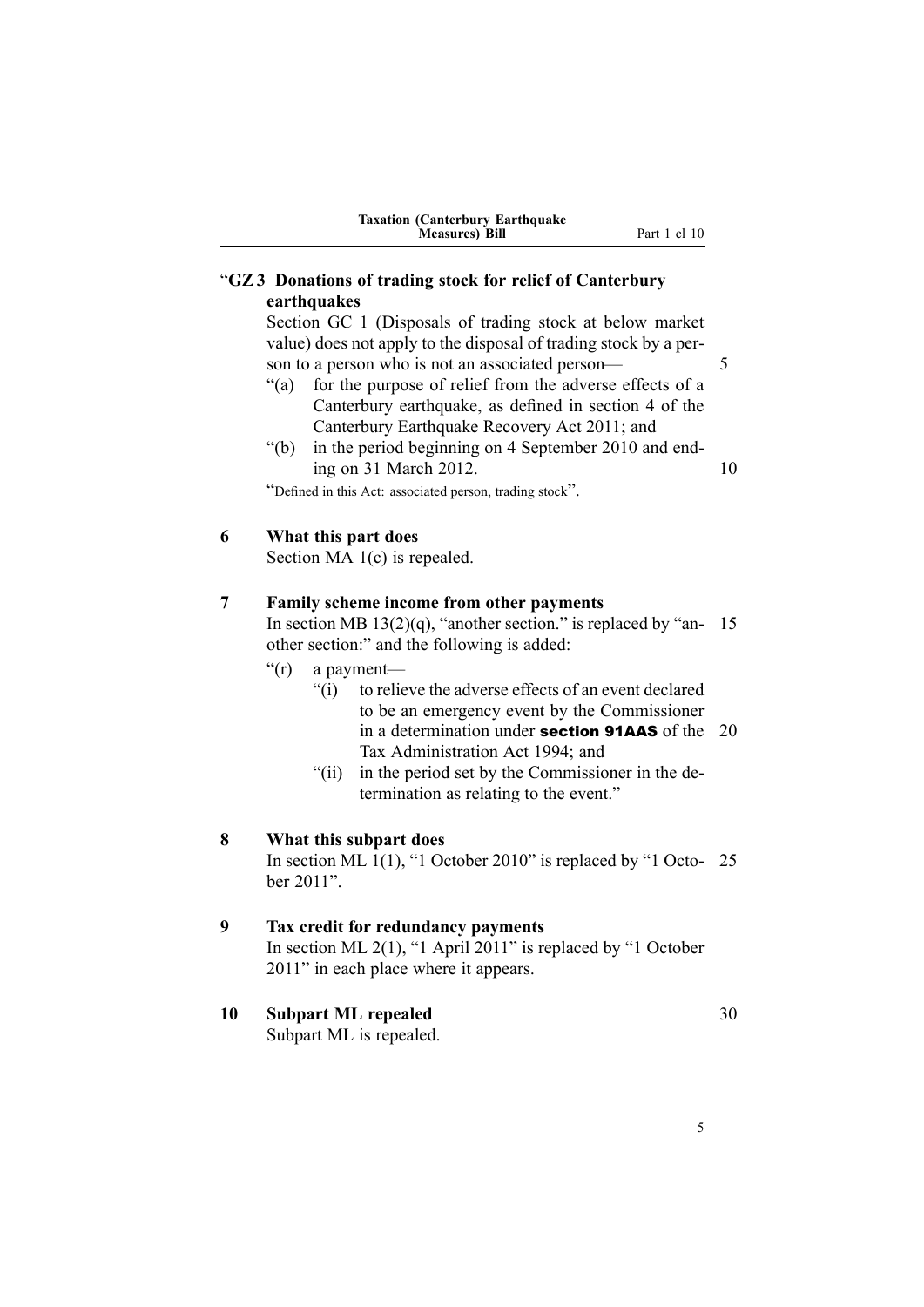#### <span id="page-11-0"></span>**11 Definitions**

- (1) This section amends section YA 1.
- (2) In the definition of **PAYE income payment**, "for the purposes of the PAYE rules" is omitted.
- (3) The definition of **redundancy paymen<sup>t</sup>** is repealed. 5

#### **Part 2**

# **Amendments to other Acts**

*Tax Administration Act 1994*

#### **12 New heading and section 91AAS**

After section 91AAR of the Tax Administration Act 1994, the 10 following is inserted:

### "*Determinations relating to family scheme income*

### "**91AAS Declaration of emergency event for purposes of family scheme income** 15

- "(1) The Commissioner may determine that an event is an emergency event, for the purposes of section MB 13(2)(r)(i) of the Income Tax Act 2007, if the event meets the requirements of paragraphs(a) and (b) of the definition of **emergency** in section 4 of the Civil Defence Emergency Management Act 2002. 20
- "(2) The determination must set <sup>a</sup> period relating to the event, for the purposes of **section MB 13(2)(r)(ii)** of the Income Tax Act 2007, equal to or less than 12 months and beginning on the day of the event.
- "(3) The determination may provide for the extension, limitation, 25 variation, cancellation, or repeal of an earlier determination, excep<sup>t</sup> that the total period relating to an event may not exceed 12 months.
- "(4) As soon as possible after issuing or changing <sup>a</sup> determination under this section, the Commissioner must publish the new or 30 changed determination in <sup>a</sup> publication chosen by the Commissioner."